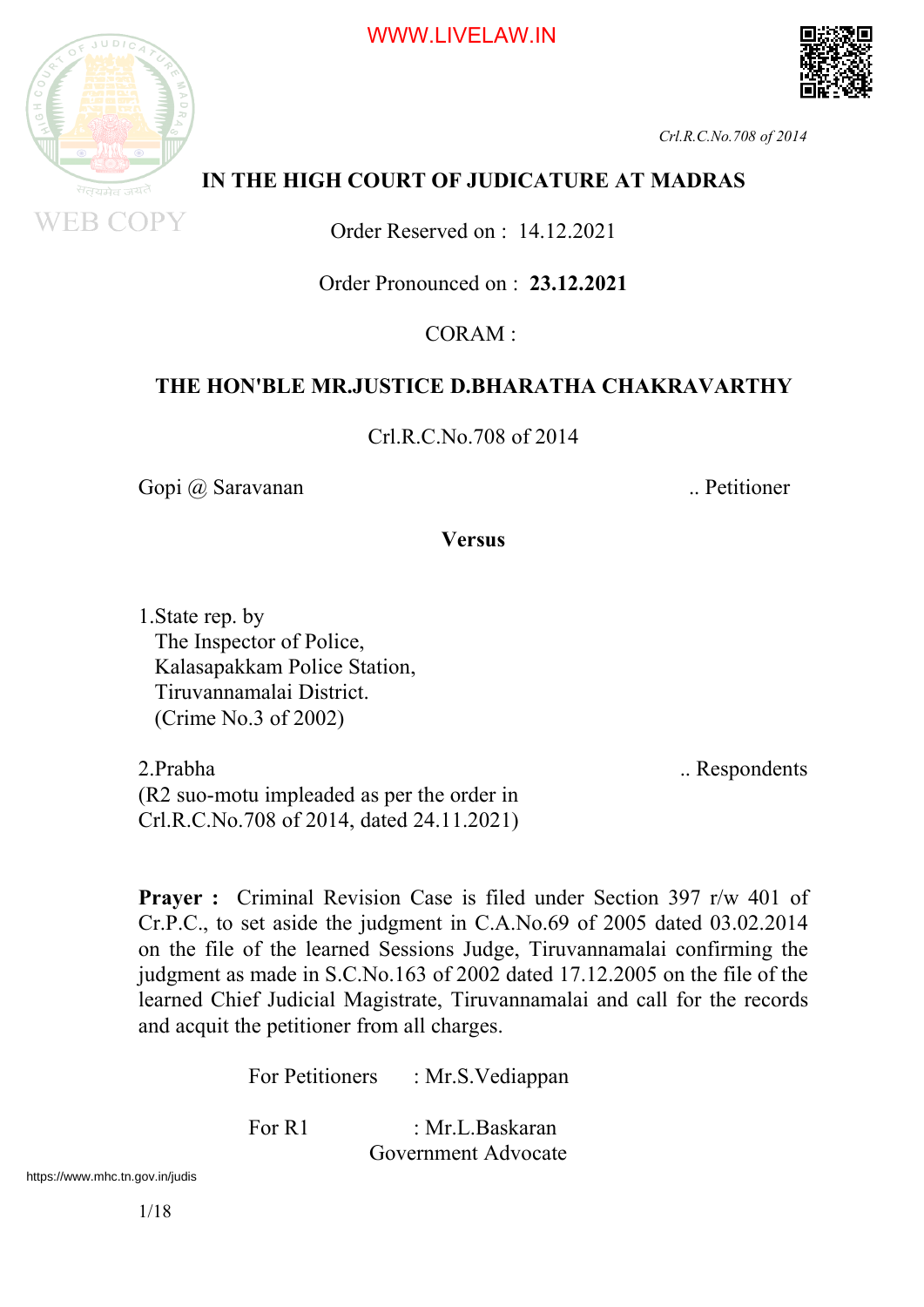

WWW.LIVELAW.IN



*Crl.R.C.No.708 of 2014*

(Criminal Side)

2/18 https://www.mhc.tn.gov.in/judis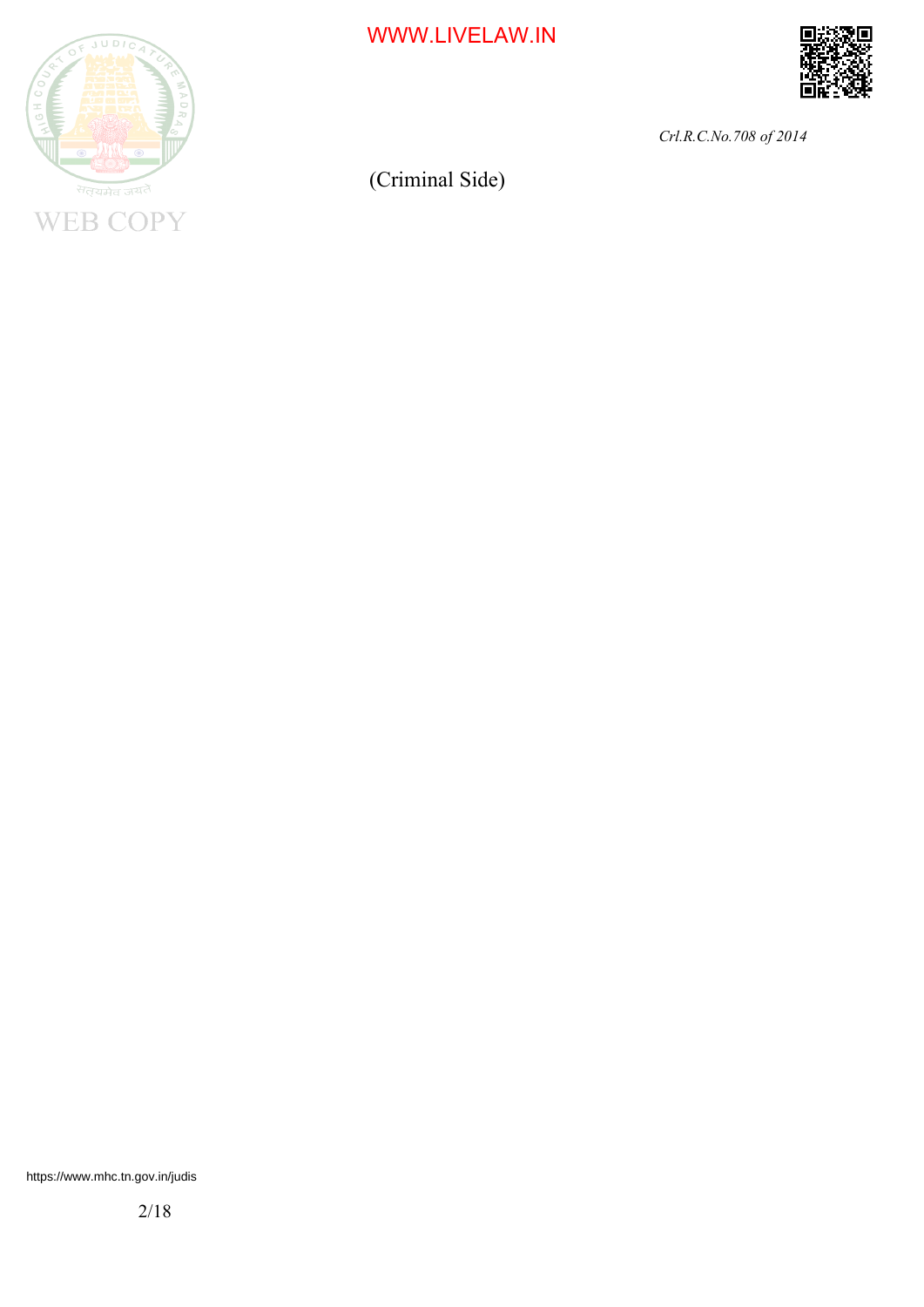



#### **ORDER**

This Criminal Revision Case is filed by the petitioner/sole accused, aggrieved by the judgment of the learned Chief Judicial Magistrate, Tiruvannamalai dated 17.12.2005 in S.C.No.163 of 2002, thereby, convicting the petitioner for an offence punishable under Section 376 of Indian Penal Code and imposing a sentence of seven years Rigorous Imprisonment and a fine of amount of Rs.500/-, in default, to undergo one month Simple Imprisonment and the judgment of the learned Sessions Judge, Tiruvannamalai dated 03.12.2014 in C.A.No.69 of 2005, thereby, dismissing the appeal filed by the petitioner and confirming the conviction and sentence imposed by the Trial Court.

2. On 02.01.2002, P.W.1, the prosecutrix went to Kalasapakkam Police Station and gave a statement that on the same date i.e., on 02.01.2002 at about 10.00 A.M, when she went to graze her milch cow near the land belonging to her family, the petitioner/accused came to her, made sweet talk and suddenly pulled her by holding her her hand and dragged her to the teak farm belonging to Govind Vathiyar and laid her down and committed rape by preventing her from making any noise and forcefully indulged in the act

and at that time, her brother PW2 accidentally came to that spot and upon https://www.mhc.tn.gov.in/judis<br>3/18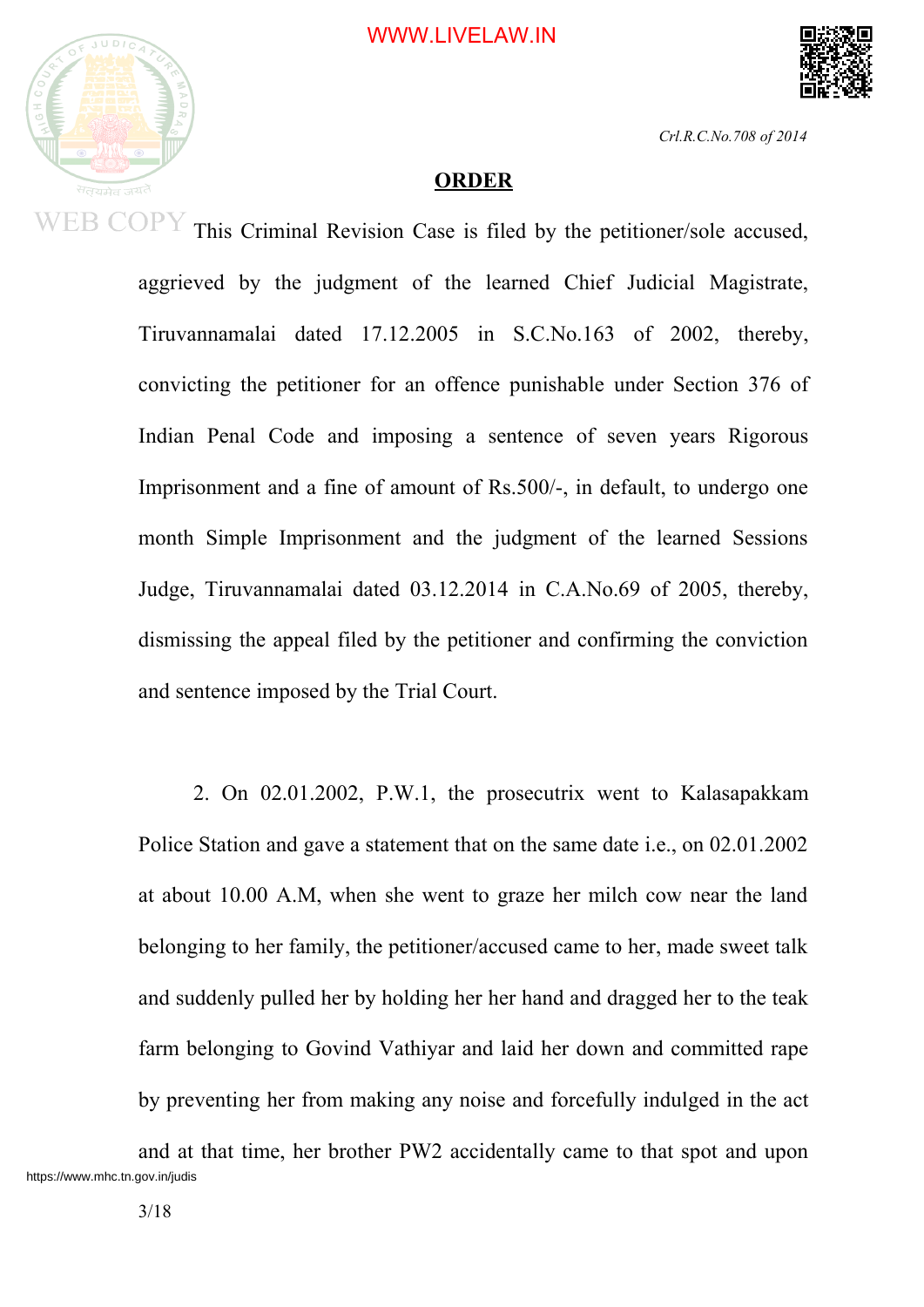



seeing him, the petitioner/accused left her and started running away. In fact, सतयमेव  $WEB$   $CQR$ , picked up a stone and threw at him, but, however, the same hit her at the left ear. Since the accused committed the offense of rape and hence the complaint. P.W.13, Sub-Inspector of Police, reduced the statement into writing and registered a case in Crime No.3 of 2002 for an offence under Section 376 of Indian Penal Code and thereafter, P.W.14 took up the case for investigation and laid a charge sheet, proposing the petitioner/accused as guilty for the offence under Section 376 of Indian Penal Code on 26.03.2002.

> 3. Upon furnishing copies to the petitioner/accused under Section 207 of Cr.P.C., the learned Judicial Magistrate No.I, Triruvannamalai took the final report on file as P.R.C.No.18 of 2002 and upon committing the case, the Learned Sessions Judge, made over the case to the learned Chief Judicial Magistrate/Assistant Sessions Judge, Tiruvannamalai and thereupon, the learned Chief Judicial Magistrate/Assistant Sessions Judge, Tiruvannamalai had taken the case on file as S.C.No.163 of 2002. Thereafter, the Trial Court proceeded to frame charges under Section 376(1) of I.P.C and upon questioning, the petitioner/accused denied the charge and

stood trial.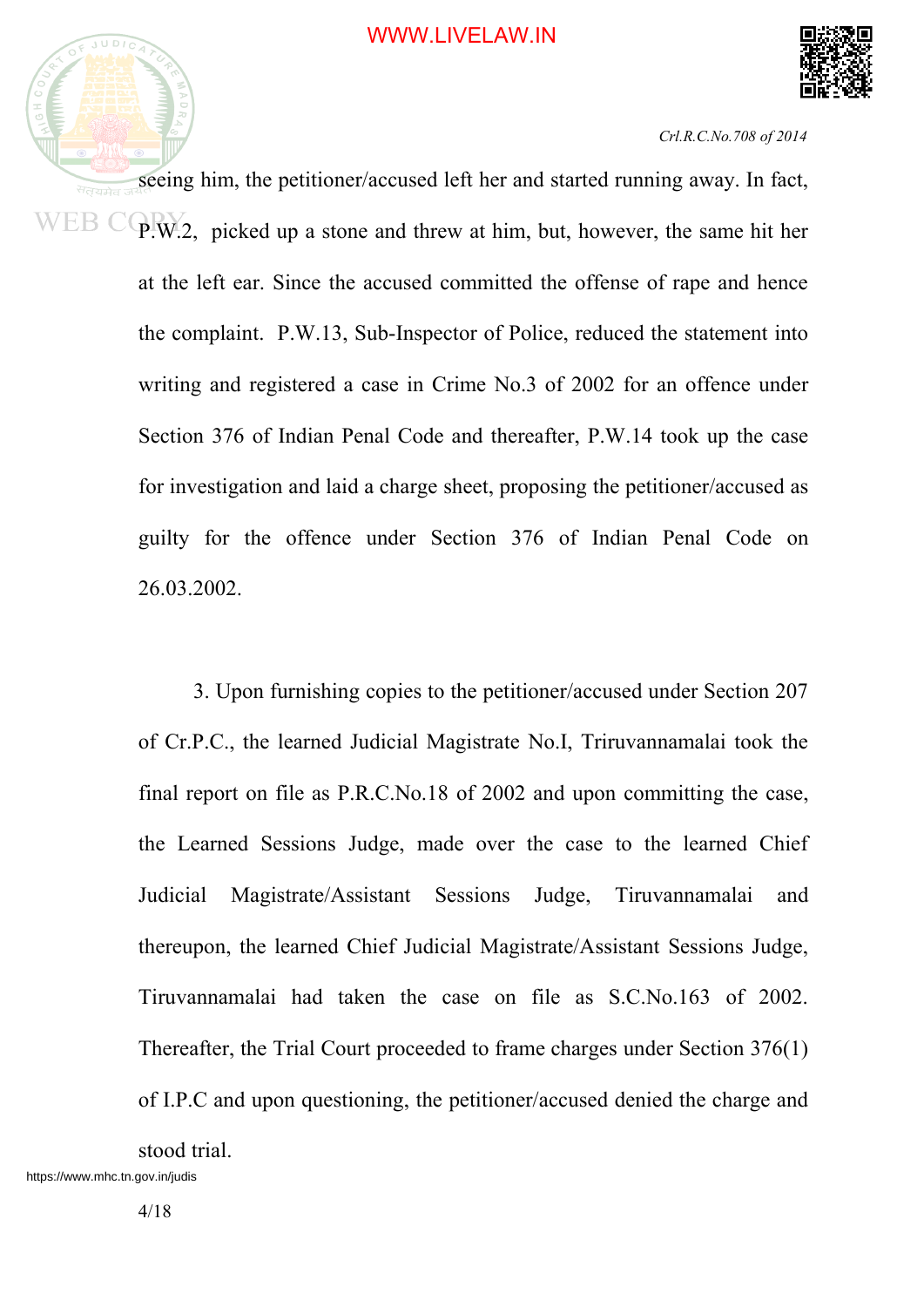

4. The prosecution examined the prosecutrix/victim as P.W.1, who deposed about the incident; The brother of the prosecutrix, who accidentally came to the spot and virtually rescued P.W.1 and tried to attack the accused, was examined as P.W.2, who spoke to that effect; one Venkatesan, the Village Assistant, who was the witness to the observation mahazar, as P.W.3; one Dhanapal, who was the witness to the seizure of MOs.1 and 2, upon the confession of the accused, as P.W.4; one Settu, who was also the witness in the seizure mahazar, pursuant to the confession of the accused, turned hostile and was cross-examined by the prosecution, as P.W.5; one Dr.Karpagam, who examined P.W.1 victim and deposed that she issued Ex.P6 medical certificate and spoke about examining the victim that there was a tear injury of 1 c.m., in the private part of P.W.1 and that her Vagina admitted two fingers, however, with difficulty and that P.W.1 had felt pain upon touching her breast, as P.W.6; one Dr.Sakunthala, Dentist, who examined P.W.1 and certified that her age would be between 18 to 19 years, as P.W.7; one Chinnaraj, Head Constable, who took P.W.1 to Polur hospital, for determining her age and thereafter to Vellore hospital, as P.W.8; one Dr.M.J.Seenivasan, as P.W.9; One Chelladurai, the Radiologist,

who examined P.W.1 and determined her age as 17 to 18 years and issued https://www.mhc.tn.gov.in/judis<br>5/18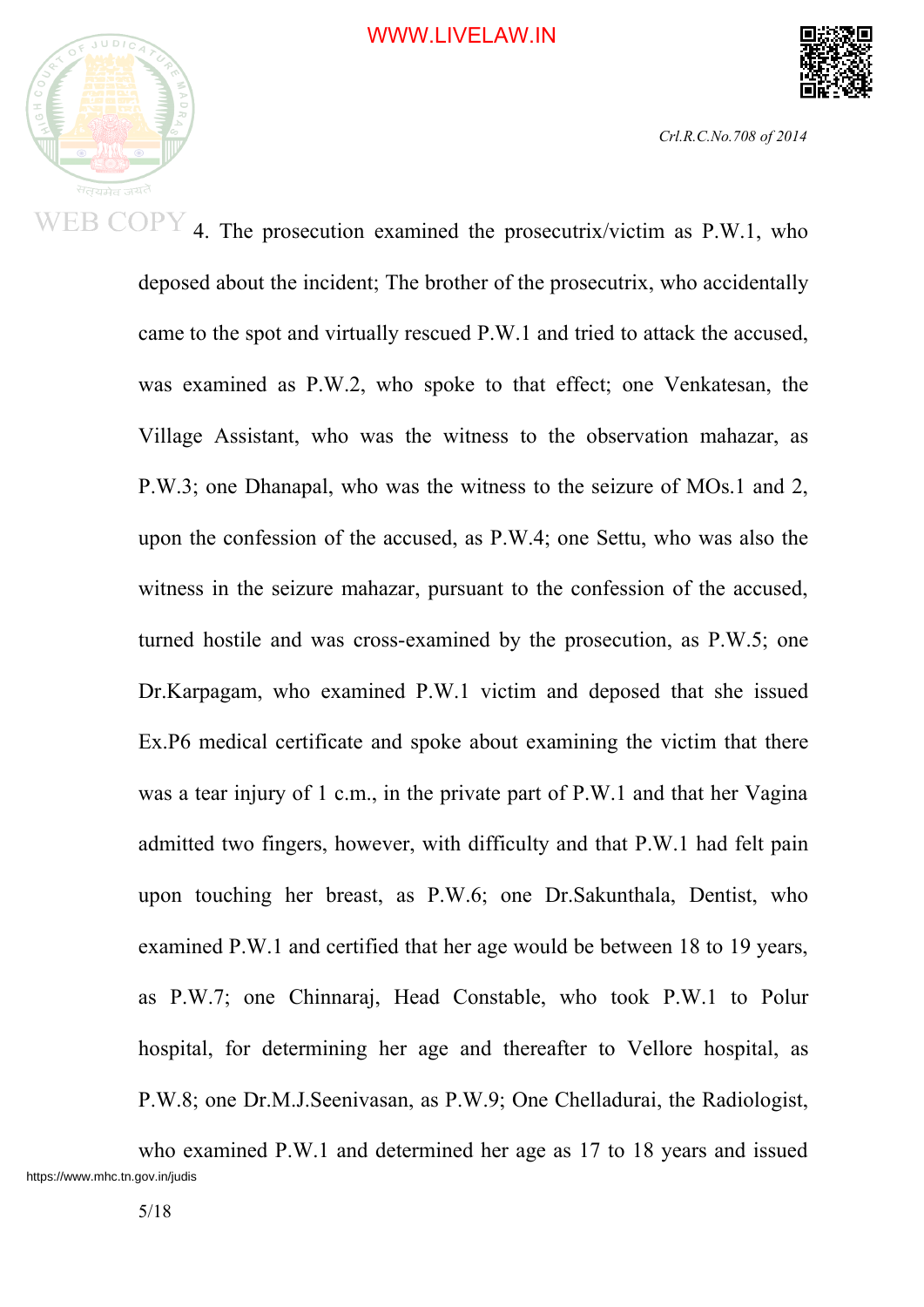



Ex.P8, as P.W.10, who carried M.O Tappals to the Forensic laboratory; one WEB C Dr.S.Prabhakaran, as P.W.11, who examined the accused and found him to be potent and fit to have physical intercourse; one Nirmala Rajkumar, the Forensic expert as P.W.12, who issued Ex.P13 report and Ex.P14 report and found that there were traces of sperm in M.O.2; one Ravindran, who was the Sub-Inspector of Police, Kalapakkam, at the relevant time and who registered the case in Crime No.3 of 2002, by recording the statement of P.W.1 victim, as P.W.13; one Raja, Inspector of Police as P.W.14, who is the investigating officer.

> 5. The prosecution marked the statement given by P.W.1 as Ex.P1; form-95 as Ex.P12; observation mahazar as Ex.P3; P.W.4's signature in seizure mahazar as Ex.P4; P.W.5's signature in seizure mahazar as Ex.P5; the accident register copy as Ex.P6; the age certificate issued by the Dentist as Ex.P7; the age certificate issued by the Radiologist as Ex.P8; the letter of forwarding the accused for medical evidence as Ex.P9; the medical report of examination of accused as Ex.P10; the Forensic reports as Exs.P11 and P12; the First Information Report as Ex.P13; the rough sketch as Ex.P14; observation mahazar as Ex.P15; the letter given for examination of accused

as Ex.P16.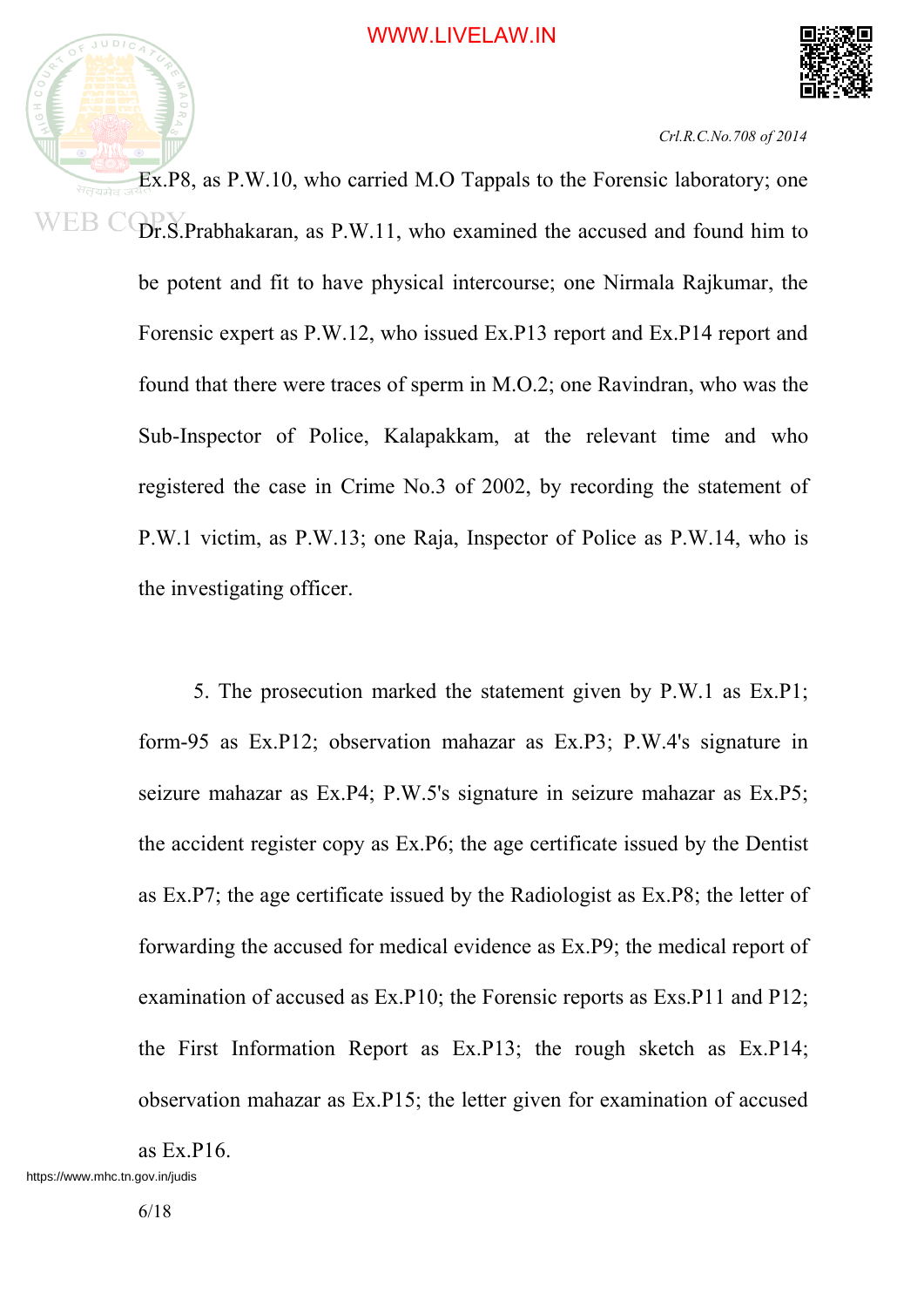

6. The prosecution marked the skirt worn by P.W.1, at the time of offence as M.O.1; her top as M.O.2; the lungi, worn by the accused, at the time of offence, M.O.3; underwear, worn by the accused, as M.O.4.

7. Upon being questioned about the evidence on record and the incriminating circumstances under Section 313 of Code of Criminal Procedure, the accused denied the charges. No evidence was let in on behalf of the defense. Therefore, the Trial Court proceeded to hear the learned Additional Public Prosecutor for the prosecution and learned Counsel for the accused. By a judgment dated 17.12.2015 found that the evidence of P.W.1 is clinching and unwavering and in a manner as to inspire the confidence of the Court. It further found that the evidence of P.W.2 as corroborating that of P.W.1. The Trial Court adverted to the defense on behalf of the accused that it was voluntary intercourse upon the consent of the accused and upon considering the chain of events and the place of occurrence, concluded that that there is no probability that the offense had happened with the consent of the prosecutrix and therefore, held that the charge against the accused is proved beyond reasonable doubt and

imposed the mandatory minimum punishment of seven years Rigorous https://www.mhc.tn.gov.in/judis<br>
7/18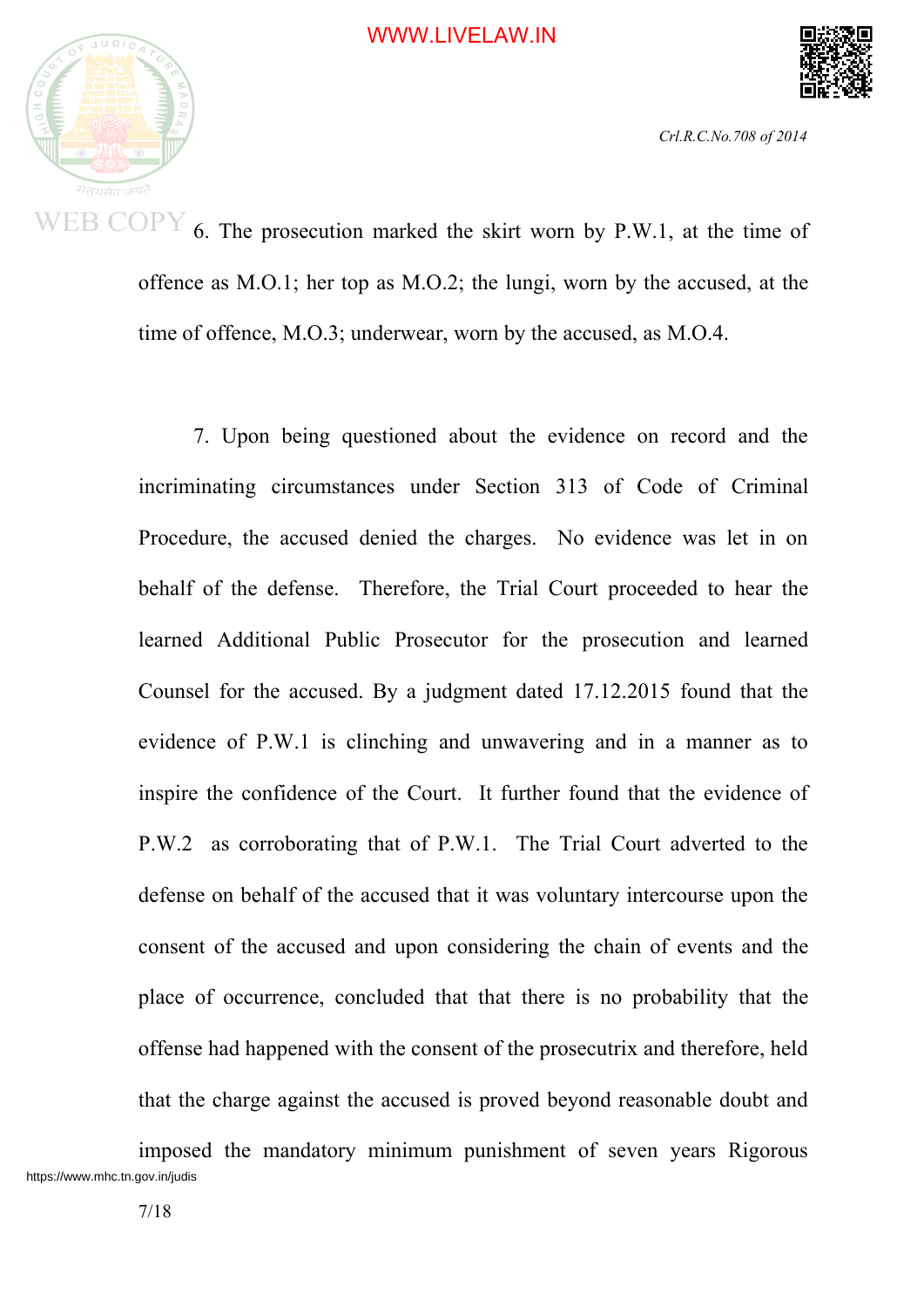



Imprisonment and a fine of Rs.500/-, while observing that the period WEB C already undergone by the accused, pending the trial can be set off under Section 428 of Code of Criminal Procedure.

> 8. Aggrieved by the said judgment, the petitioner/accused preferred Crl.A.No.69 of 2005 on the file of the learned Sessions Judge, Tiruvannamalai. The learned Appellate Court, after hearing the learned Counsel on either side, independently appraised the evidence on record and found that P.Ws.1 and 2 have categorically narrated about the incident and there is nothing in their cross-examination which would favour the accused. Thereafter, considering the medical evidence and the Forensic evidence and considering the fact that the case was properly investigated, rejected the defence that the act was consensual. The further argument of the defence based on the judgment of Hon'ble Supreme Court of India in *Tameezuddin @ Tammu Vs. State of (N.C.T) of Delhi* 1 , that in the absence of vaginal swabs being taken, the presence of same being confirmed, there should not be conviction, was also rejected considering the defense taken in the instant case that it is one of the consent and therefore, the absence of procedure of vaginal swabs will not make any difference in this case and dismissed the

<sup>1</sup> *MLJ (Crl)* 74 https://www.mhc.tn.gov.in/judisity<br>8/18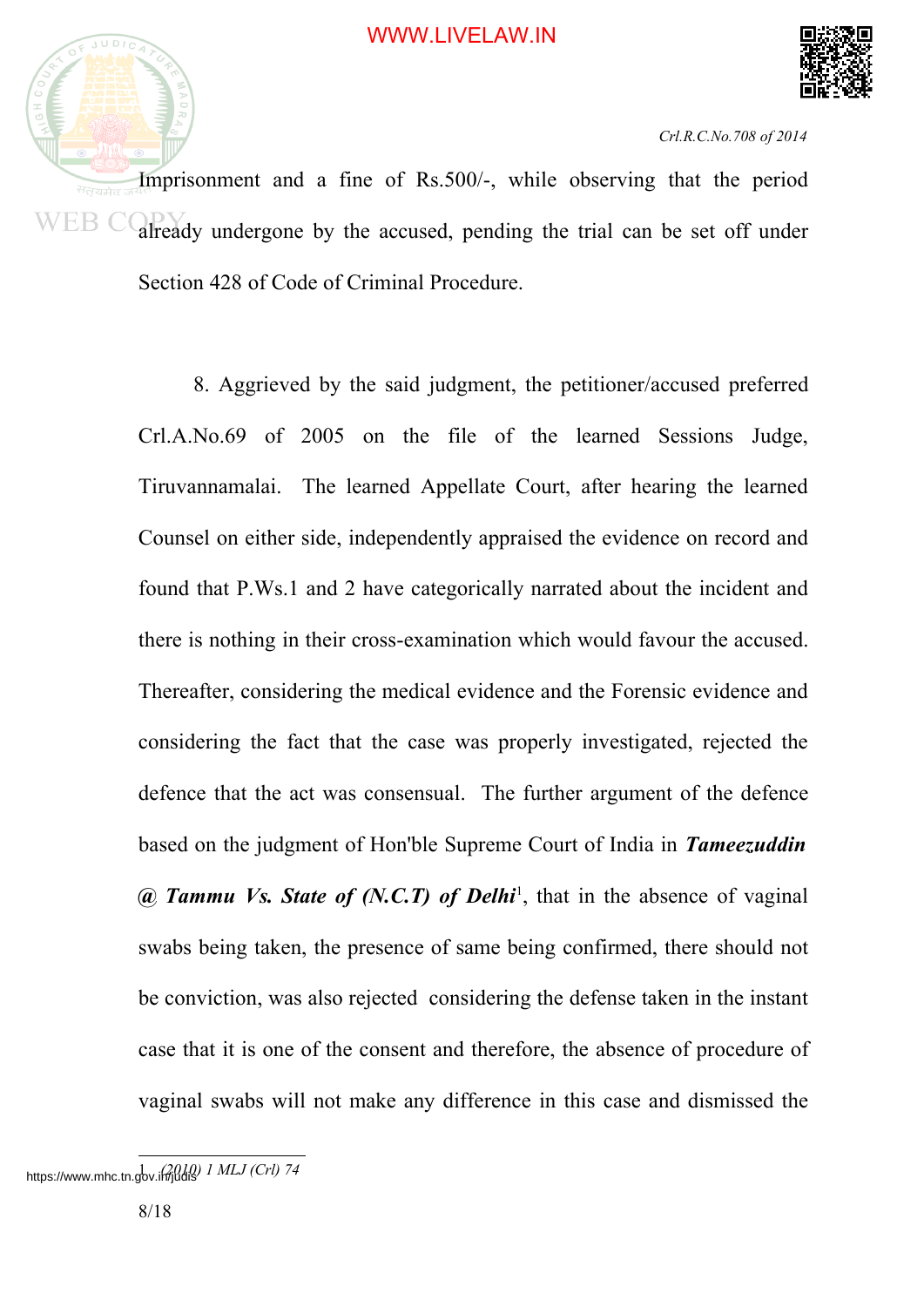

appeal and confirmed the sentence. **WEB COPY** 

> 9. Heard Mr.S.Vediappan, learned Counsel appearing on behalf of the petitioner and Mr.L.Baskaran, learned Government Advocate (Criminal Side).

> 10. The learned Counsel for the petitioner would submit that on perusal of F.I.R, it would be very clear that the accused and P.W.1 were indulging in the act of physical relationship, and at that point of time, P.W.2, brother of P.W.1 accidentally happened to see them and as a matter of fact, enraged by the action of his sister, he hit her with a stone and thus, it is crystal clear that the entire episode was with the consent of P.W.1/prosecutrix. As per Section 375 of IPC which stood at relevant time, if the prosecutrix is above the age of 16 years and if the act of the intercourse was consensual, then no offence is made out. It is his further submission that P.W.2, the brother had, in detail, given the statement about witnessing act of physical intercourse in his 161 statement but before the Court he contradicted as if he did not see actual act, which is a major contradiction and therefore, P.W.2 should not be believed. It is his

submission that P.W.2 had previous enmity with the accused as they both https://www.mhc.tn.gov.in/judis<br>9/18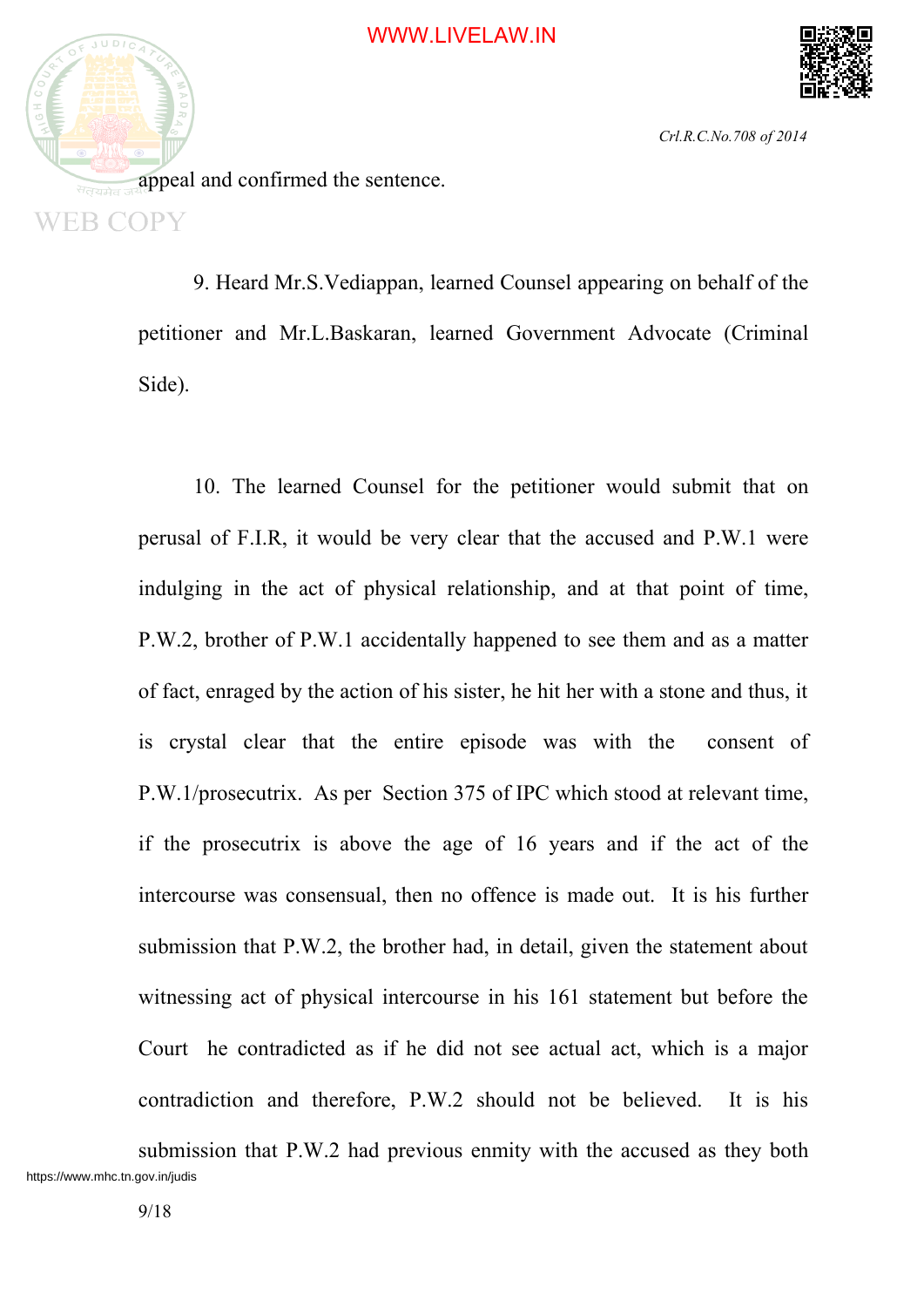



belong to the same village and therefore, unable to fathom the fact that सतयमेव WEB CORY 1 had physical intercourse with the accused, he had pressurized the victim to lodge a false complaint as if the entire act was committed by force. He would further take this Court through the cross-examination of P.W.1 to the effect that she did not make any serious attempt to rescue herself from the clutches of the accused nor did she raise any alarm and therefore, wanted this Court to infer that the act was with the consent. He would also further impress this Court based on the answer given in the crossexamination by P.W.1 that the entire episode happened for about 10-15 minutes and therefore, this would also go to show that the act was consensual in nature and therefore, the Trial Court and the lower Appellate Court erred in convicting the petitioner/accused.

> 11. Per contra, Mr.L.Baskaran, learned Government Advocate (Criminal Side) appearing on behalf of the prosecution would submit that prosecution in this case has proved the offence beyond doubt. Normally, an offence under Section 376 of I.P.C will be made out even on the solitary evidence of the prosecutrix. In this case, not only evidence of prosecutrix, the corroboratory evidence of P.W.2, who accidentally went to the spot and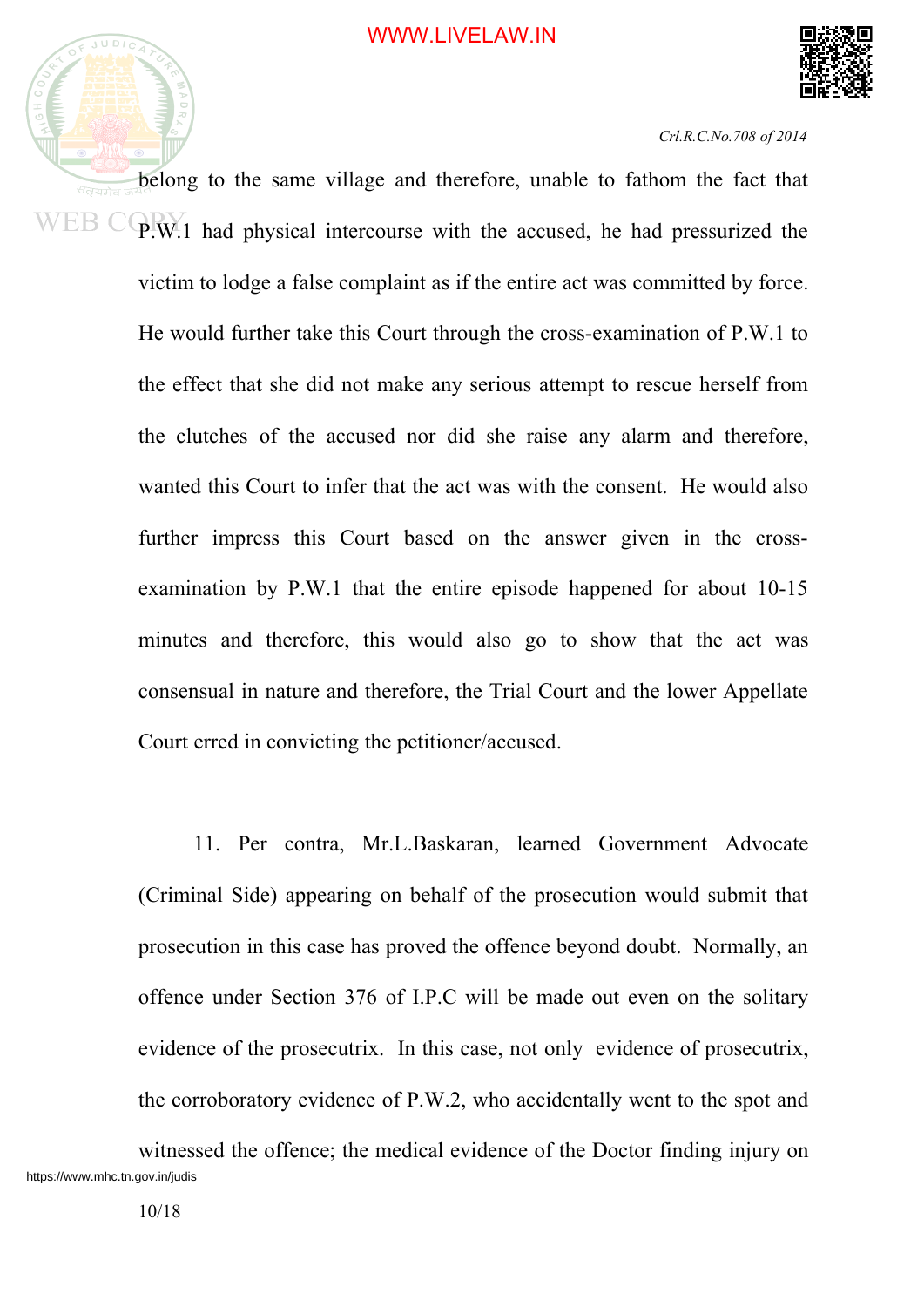



the private part of the victim; forensic evidence finding spermatozoa in WEB CO MO.4; are all present, which would establish the charge. He would submit that the evidence of P.W.1, prosecutrix cannot be lightly disbelieved in the offence of this nature and therefore, the Trial Court and the lower Appellate Court were right in punishing the accused.

> 12. I have considered the material evidence on record and the rival submissions made on either side. It is true that at the first blush, upon perusal of F.I.R, it can be argued as though there was a voluntary act of sexual intercourse, being thwarted by P.W.2. But, however, a careful perusal of the entire complaint and thereafter the evidence of P.W.1, it is clear that at about 10. A.M, when the victim, a 17 year old girl was grazing her milch cow, the petitioner/accused initially went near her, made a conversation and suddenly pulled her by catching hold of her hand to the nearby teak farm and had intercourse with her. The very fact that the victim did not physically and violently resist the accused will not make the act as consensual. A proper reading of Section 375 of Indian Penal Code would clearly convey that if the act of the accused is against the will of the prosecutrix and against her consent, it would amount to the offence of rape.

One has to step into the shoes of the victim and see the entire episode from https://www.mhc.tn.gov.in/judis $11/18$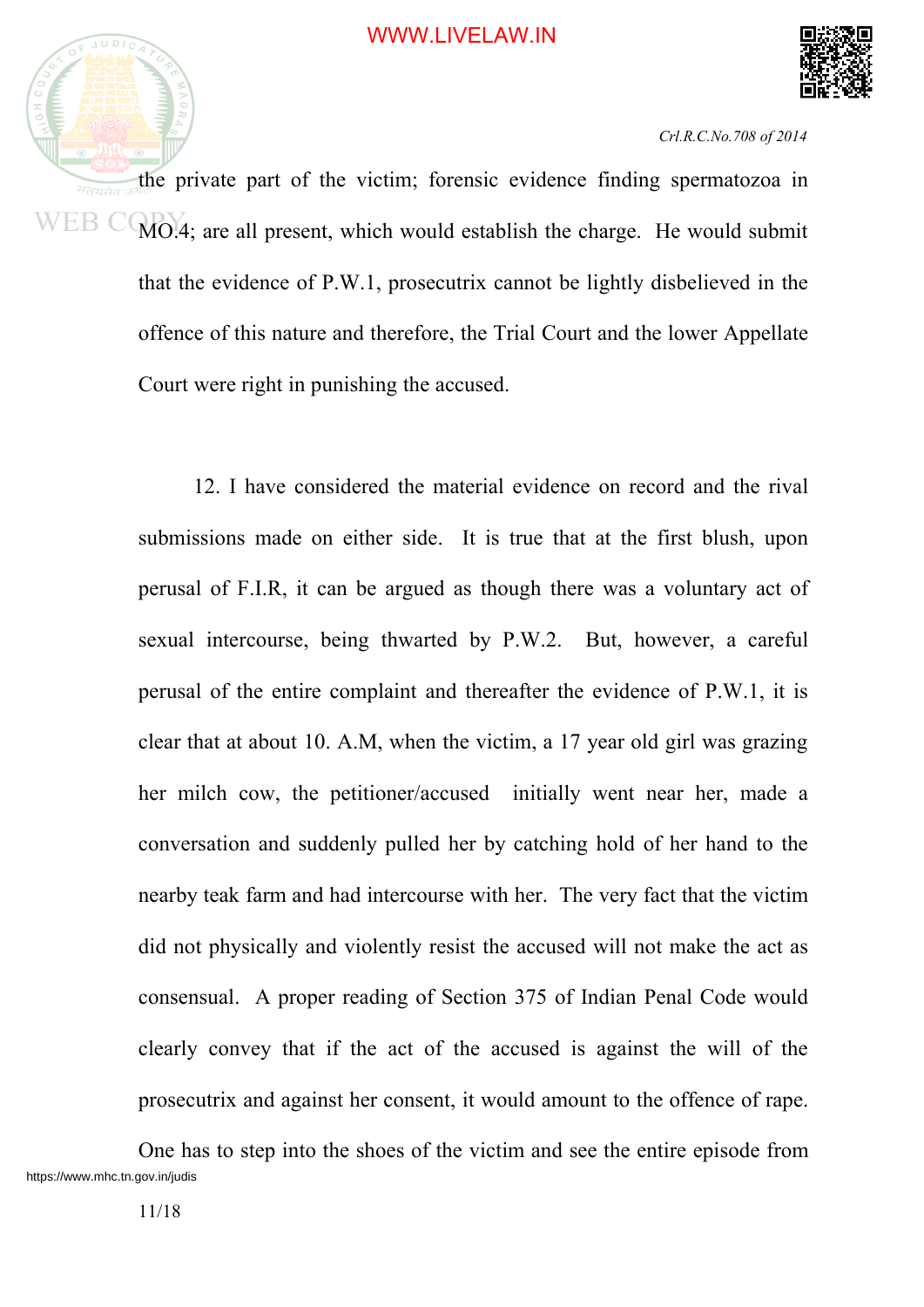



her perspective. She was a 17 year old and was all alone. Yes, she walked WEB C along when was dragged by her hand. But, when the accused pushed her down and forced himself upon her. She wanted to and was trying to shout and resist, but, the accused and his acts prevailed. Upon reading of Section 90 of the Indian Penal Code, it will be clear that (a) there must be consent; (b) such consent should not be our of fear or misconception. As per Section 114-A of the Evidence Act, there is a presumption of absence of consent in the offense of rape if the victim deposes that she did not consent. To rebut this presumption, there must be positive evidence let in by the accused and mere absence of a valiant and violent effort on the part of the victim certainly does not amount to consent. As early as in the year 1957, a Learned Judge of the Punjab & Haryana High Court, had in *Rao Harnarain Singh and others Vs. State 2* , has most eloquently put it as follows :

> "*A mere act of helpless resignation in the face of inevitable compulsion, quiescence, nonresistance, or passive giving in, when volitional faculty is either clouded by fear or vitiated by duress, cannot be deemed to be "consent" as understood in law. Consent, on the part of a woman as a defence to an allegation of rape, requires voluntary participation, not only after the exercise of intelligence, based on the knowledge, of the significance and moral quality of the act, but after having freely exercised a choice between resistance and assent Submission*

https://www.mhc.tn.gov.11/7udi858 P&H 123<br>12/18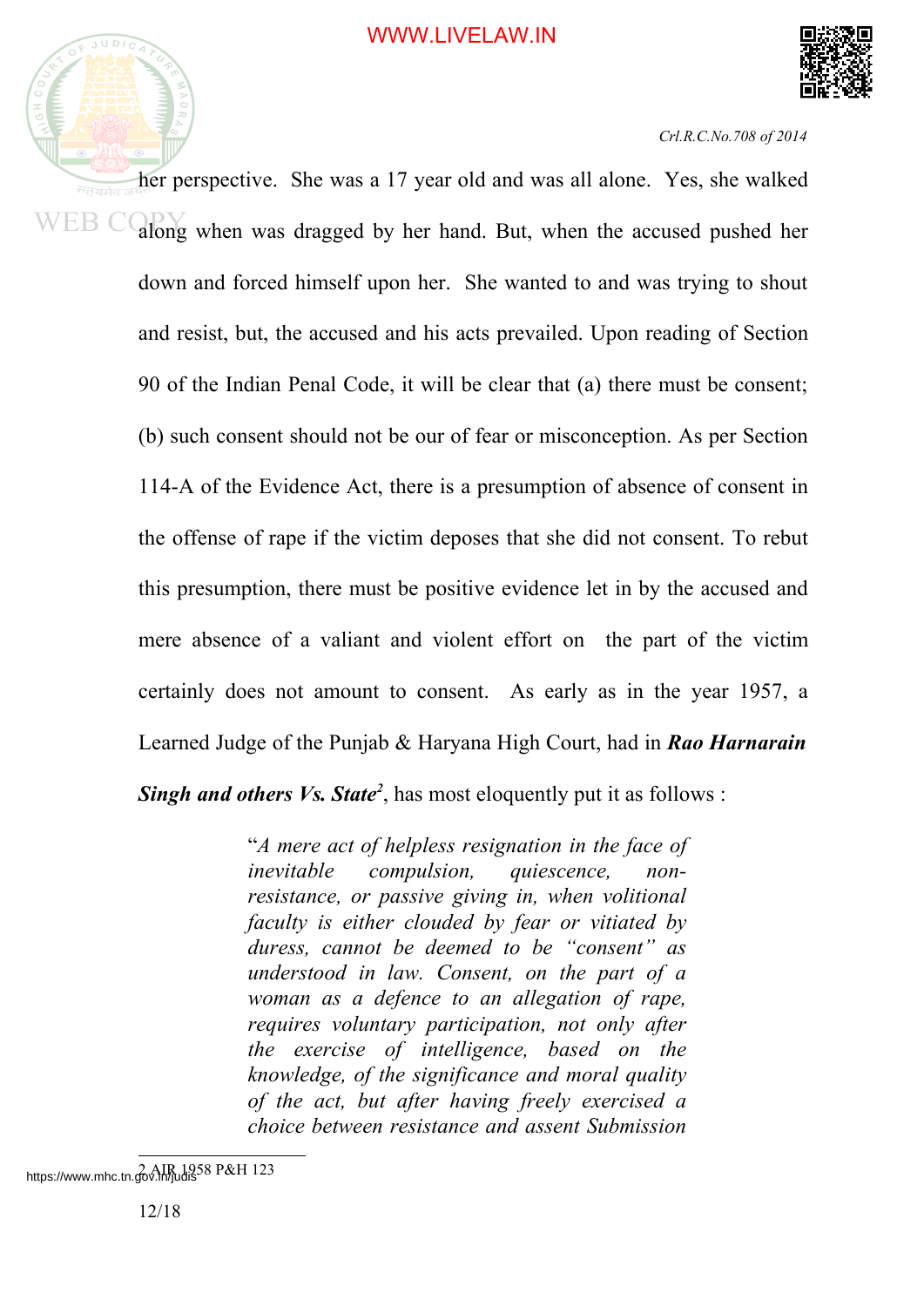#### WWW.LIVELAW.IN





*Crl.R.C.No.708 of 2014*

*of her body under the influence of fear or terror is no consent. There is a difference between consent and submission. Every consent involves a submission but the converse does not follow and a mere act of submission does not involve consent. Consent of the girl in order to relieve an act, of a criminal character, like rape, must be an act of reason, accompanied with deliberation, after the mind has wished as in a balance, the good and evil on each side, with the existing capacity and power to withdraw the assent according to one's will or pleasure. A woman is said to consent, only when she freely agrees to submit herself, while in free and unconstrained possession of her physical and moral power to act in a manner she wanted. Consent implies the exercise of a free and untrammelled right to forbid or withhold what is being consented to; it always is a voluntary and conscious acceptance of what is proposed to be done by another and concurred in by the former.* " (emphasis supplied)

Thus, 'submission' would not amount to 'consent'. In this case, medical evidence on record confirming the injury on the victim, even dispels the argument of voluntary submission. Unless the defence is able to establish that the intercourse was one of free will and consent and rebut the

presumption, the prosecution case stands proved.

13. As far as the further submission of the learned Counsel, regarding

the contradiction in the evidence of P.W.2, is concerned, there was no cross-

examination of PW-14, the Investigating Officer in this regard. Therefore, https://www.mhc.tn.gov.in/judis<br>13/18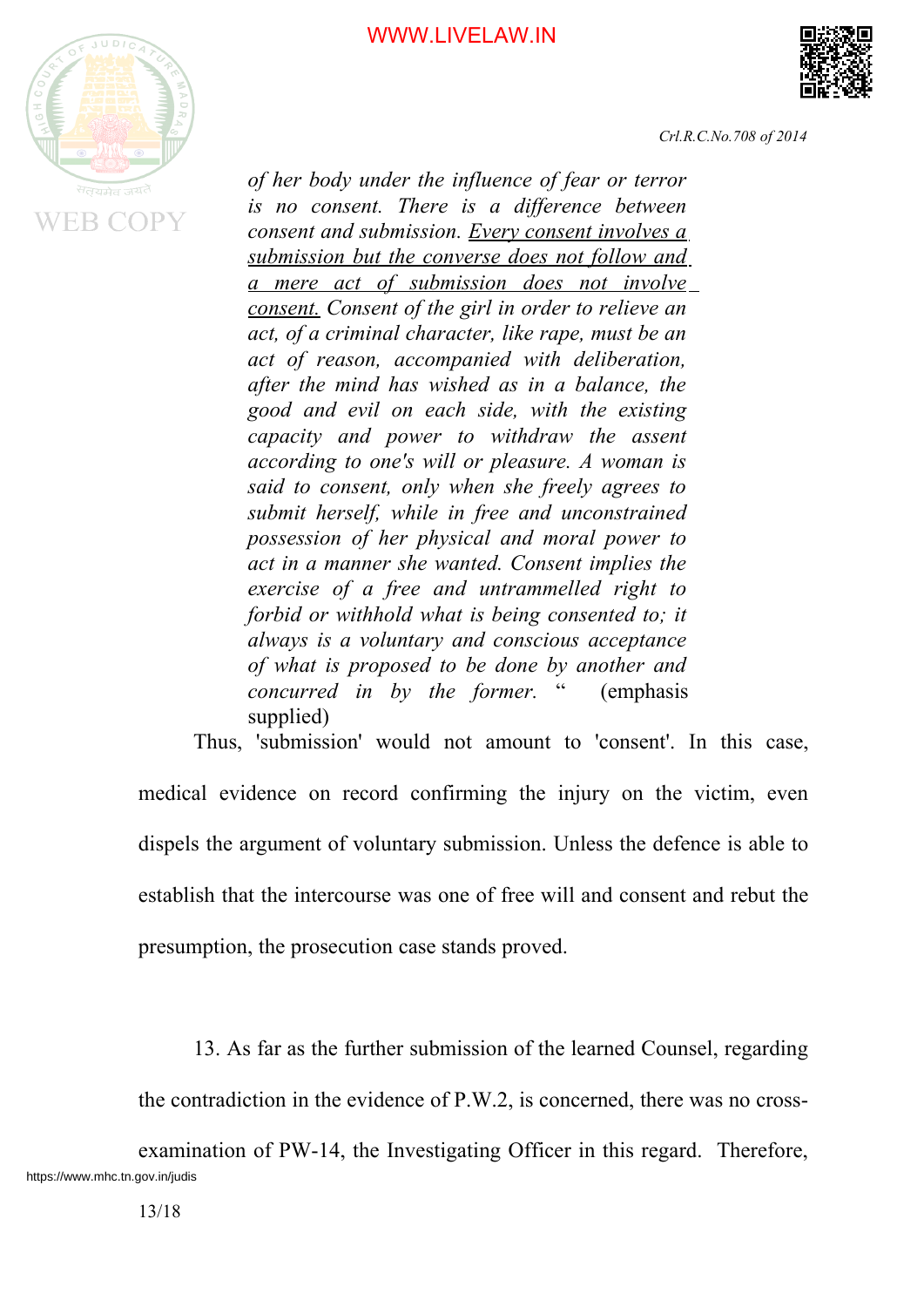



the arguments of the learned Counsel for the petitioner, in the present सतयमेव WEB C Revision Case fail and does not merit acceptance. I find no infirmity whatsoever in the conclusions of the Trial Court as well as the lower Appellate Court, finding the accused guilty of the offence under Section 376 of Indian Penal Code.

> 14. As far as the sentence is concerned, it is the submission of the learned Government Advocate (Criminal Side) that there is minimum sentence of seven years prescribed for the offence and therefore, only the minimum sentence is imposed on the accused and therefore, there is nothing to interfere in the sentence by this Court. Per contra, the learned Counsel for the petitioner submitted that Section 376 of I.P.C as it stood on the the of offence, even though there was a minimum punishment of seven years, the proviso vested the discretion in the Court to impose a sentence lesser than the period of minimum sentence for special reasons to be recorded.

> 15. In this case, he submitted that the offence occurred in the year 2002 i.e., 19 years ago, when the accused was 29 years old. Now, he is 48 years of age. Now, the petitioner is married and is having two children.

The prosecutrix is no more. The petitioner became alchoholic and he has https://www.mhc.tn.gov.in/judis<br>14/18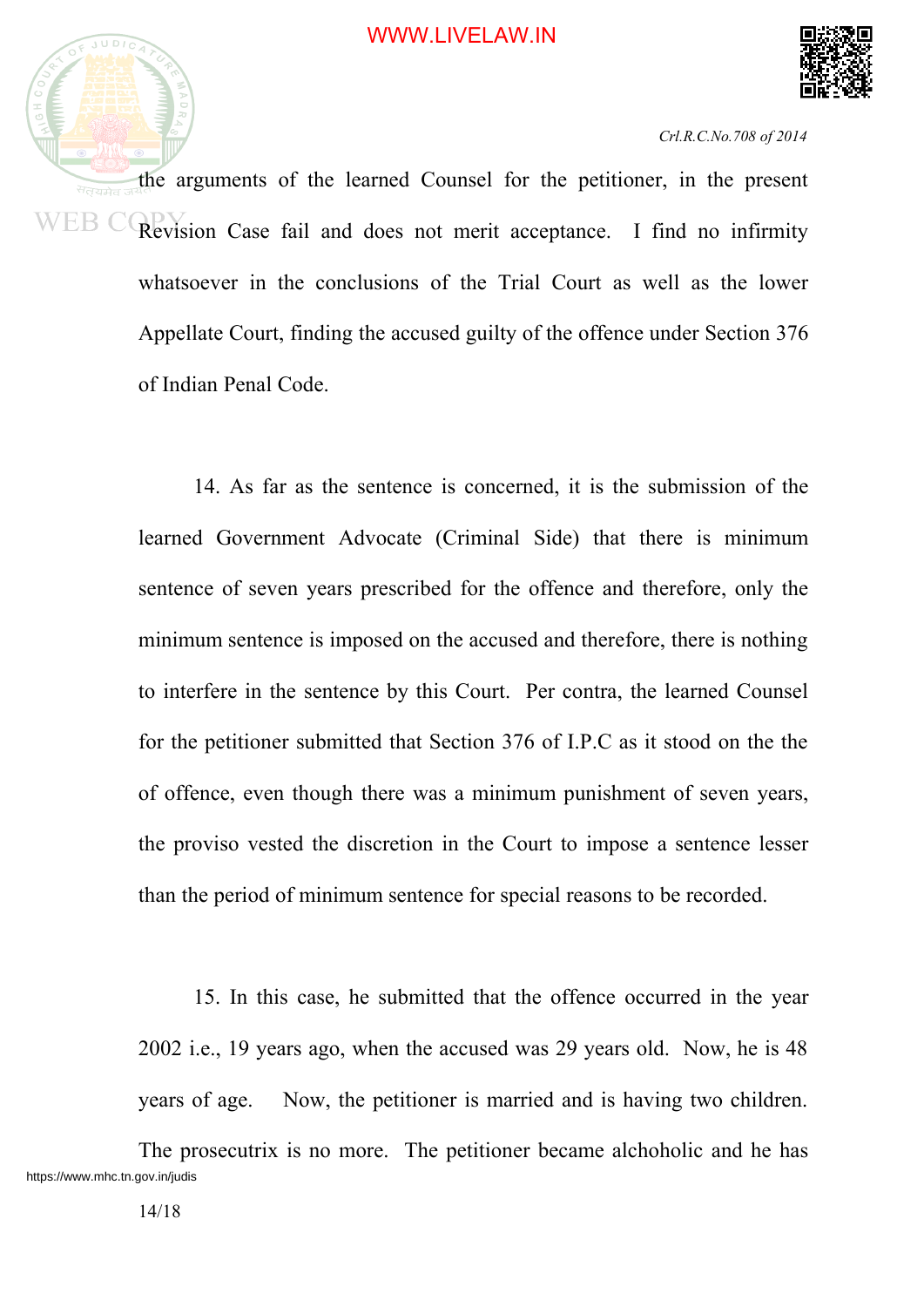



Alchohol withdrawal seizures/Multiple Neurocysticercosis and is WEB COPY undergoing regular and constant treatment in the Government Medical College Hospital, Tiruvannamalai. He submitted the original medical record issued by Tiruvannamalai Medical College Hospital and photo copy of the same is filed before this Court.

> 16. Therefore, the question arises whether the condition of the accused and efflux of time can be considered as a special circumstance for imposing a sentence lesser than the minimum sentence. The Hon'ble Supreme Court of India The Hon'ble Supreme Court of India in *Shimbhu* and Ors. Vs. State of Haryana<sup>3</sup>, has categorically held that in respect of the offense of rape, the efflux of time or socio economic condition of the accused cannot be 'special reason' to impose a lesser punishment than the minimum sentence. Therefore, I am unable to accept the submission of the Learned Counsel for the petitioner in this regard.

> 17. 20 years down the lane after the commission of the crime, the case presents the grim aftermath of the crime. The prosecutrix, even though survived the offense, and lived for many years thereafter, did pass away at

https://www.mhc.tn.gov.iMgansU/SC/0871/2013<br>15/18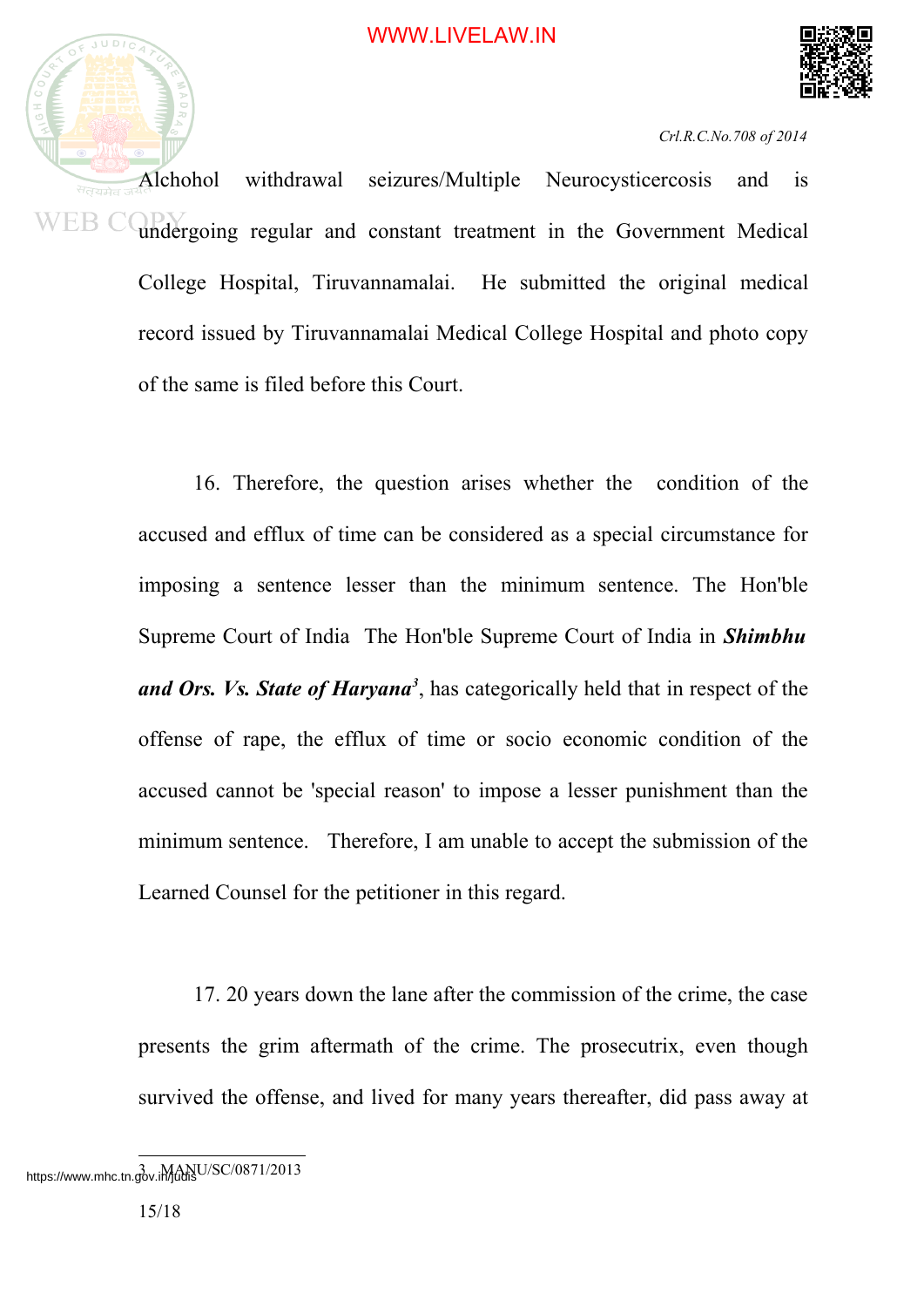



an young age, pending disposal of this revision. The direct and indirect WEB C impact of the crime on her body and mind cannot be ruled out. The accused being sent to jail at an early age, has since turned into an alcoholic and is very sick now at the age of 48. But the long arm of the law will reach him and land him into jail. In between he is also married and the poor wife and children have to face the social stigma, for no fault of theirs. If only, the accused did not commit the offense, their life in the village would have been peaceful. The offence has everything to do with the corrupt mind of the accused not seeing the prosecutrix as another living being, This crime and the punishment, has only the time tested message to every individual of the society, of the kural :

> "???????? ????????? ?????? ???????? ????????? ?????? ?????. "

And this is what exactly the Hon'ble Supreme Court of India, had put it *Shimbhu and Ors. Vs. State of Haryana 4* , that is, primary object of the sentencing policy in the offense of rape being, the deterrent message to the society,

18. In the result, this Criminal Revision case is dismissed. The conviction and sentence imposed by the Trial Court and the Appellate Court

https://www.mhc.tn.gov.iRefer foot note No.3<br>16/18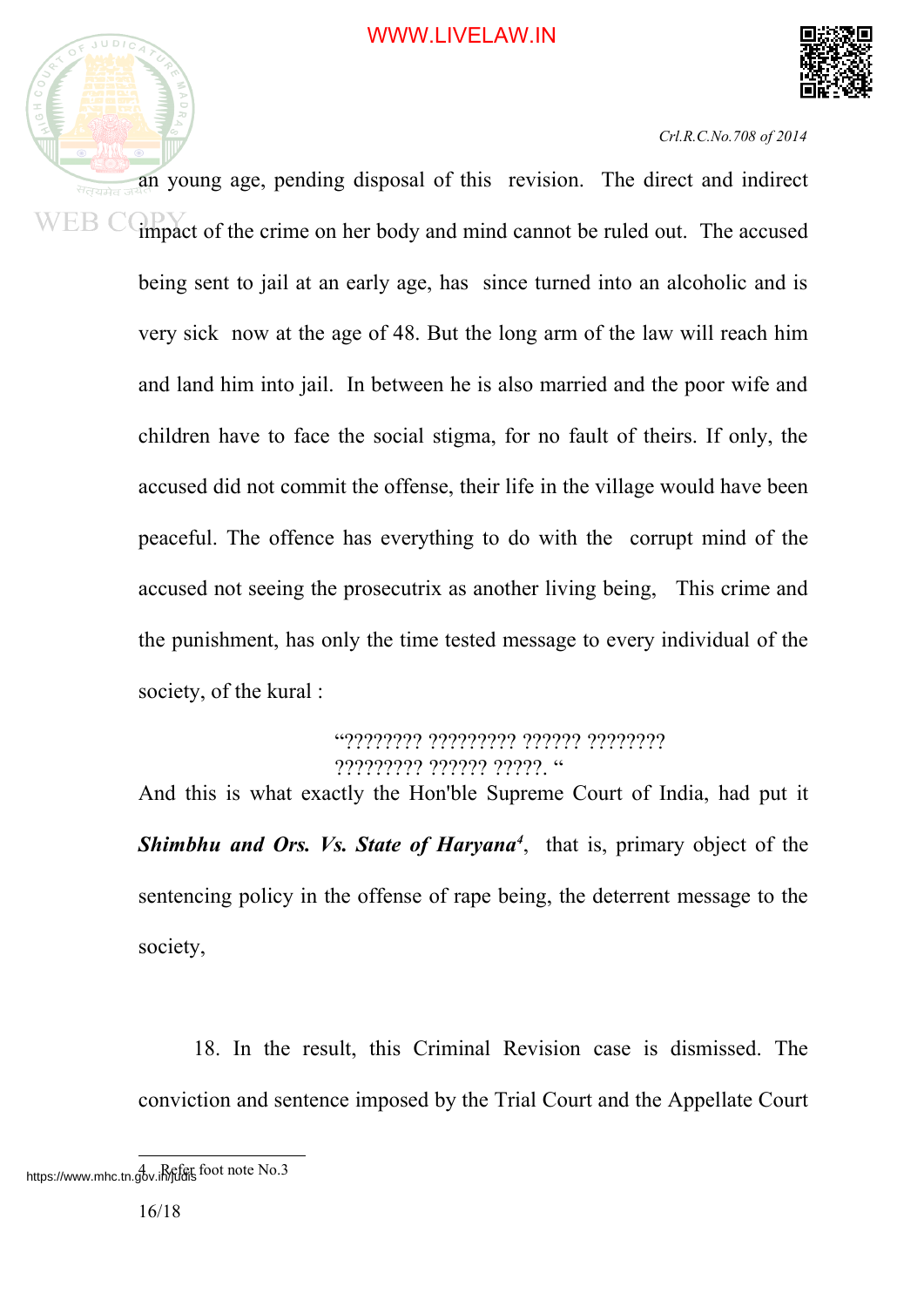



23.12.2021

Index : yes Speaking order grs

To

1.The Sessions Judge, Tiruvannamalai.

2.The Chief Judicial Magistrate, Tiruvannamalai.

- 3.The Public Prosecutor, High Court of Madras.
- 4.The Inspector of Police, Kalasapakkam Police Station, Tiruvannamalai District.

https://www.mhc.tn.gov.in/judis $17/18$